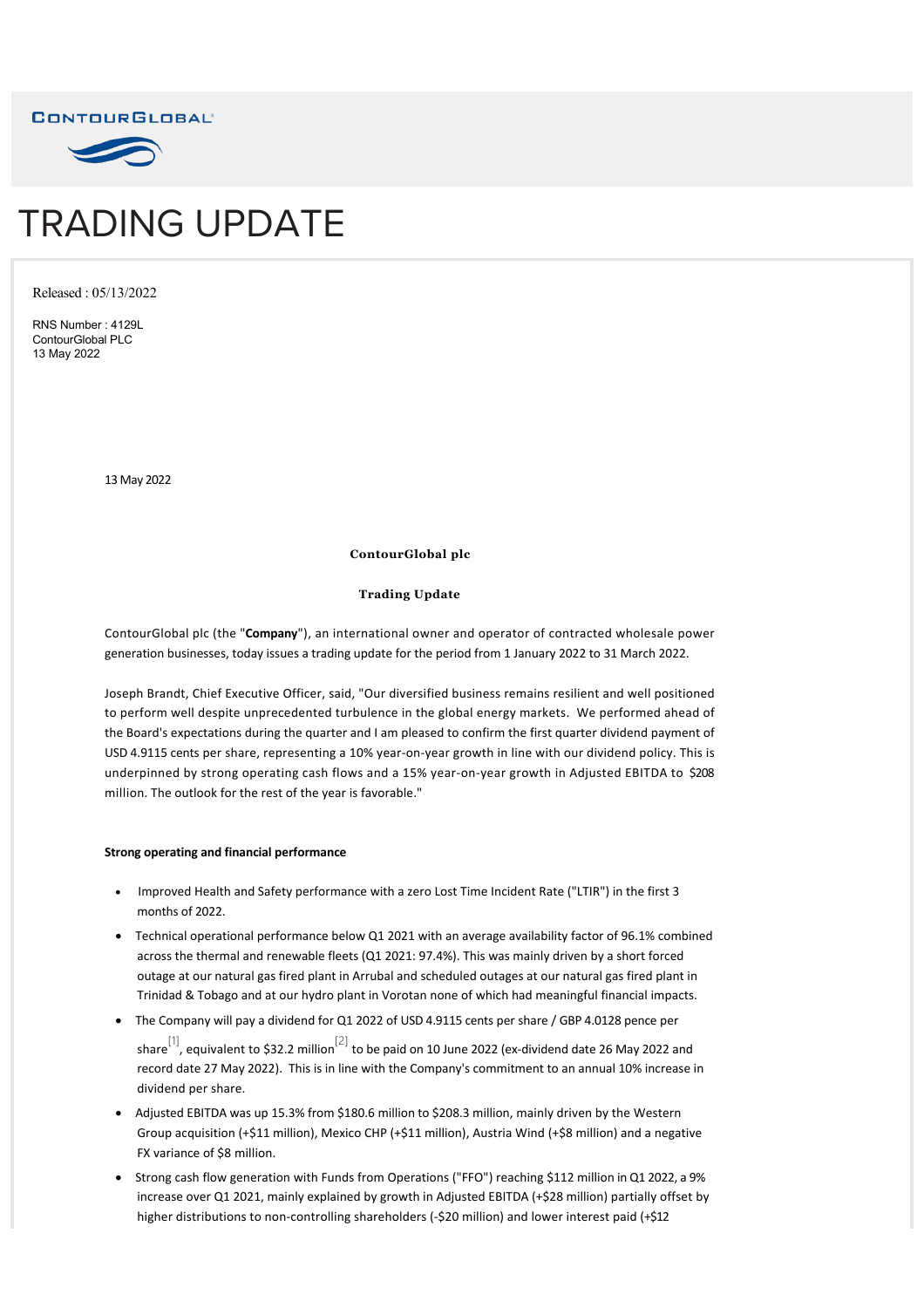million).

- · Cash conversion (FFO / Adjusted EBITDA) of 54% in Q1 2022, compared to 57% in Q1 2021, largely driven by higher distribution to non‐controlling shareholders.
- · Cash flows and overall business continue to be well protected from higher inflation. 72% of Adjusted EBITDA is inflation protected, while 88% of total debt is with fixed interest rates providing a significant hedge against rising interest rates. Assets without inflation linkages have long-term fixed interest rate financings.
- The process to monetize our renewables business in Brazil is progressing. The previously announced disposal of our Brazil hydro assets to Pátria Investments is on track for completion and the process to dispose of our Brazilian wind assets continues to move forward in line with expectations.

## **Group Operational highlights**

|                     |           | Q1 2022 | Q1 2021 | Change  |
|---------------------|-----------|---------|---------|---------|
| GWh produced        | Thermal   | 4,701   | 3,349   | 40%     |
|                     | Renewable | 968     | 1,019   | $-5%$   |
| MW in operation     | Thermal   | 4.494   | 4,496   | ۰       |
|                     | Renewable | 1,808   | 1,798   | $+1%$   |
| Availability factor | Thermal   | 97.4%   | 98.1%   | $-0.4%$ |
|                     | Renewable | 92.9%   | 95.8%   | $-2.9%$ |

#### **Financial highlights**

| In \$ millions                 | Q1 2022 | Q1 2021 | Change   |
|--------------------------------|---------|---------|----------|
| Revenue                        | 652     | 427     | $+52.6%$ |
| Income from Operations         | 94      | 76      | $+23.7%$ |
| Adjusted EBITDA*               | 208     | 181     | $+15.3%$ |
| Thermal Adj. EBITDA            | 143     | 122     | $+17.2%$ |
| Renewable Adj. EBITDA          | 74      | 67      | $+11.9%$ |
| Corporate and other costs      | (9)     | (8)     | $+15.0%$ |
| Proportionate Adjusted EBITDA* | 175     | 146     | $+19.4%$ |
| Funds from Operations (FFO)*   | 112     | 102     | $+9.4%$  |
| <b>Net Profit</b>              | 8       | 9       | $-10.1%$ |
| Adjusted Net Profit*           | 5       | 15      | $-68.2%$ |

*\*Non‐IFRS metrics*

## **Outlook**

ContourGlobal's business model is highly resilient with stable and predictable cashflows. The current financial year has started positively and overall trading across the Group is ahead of the Board's expectation and continues to underpin the Board's confidence in the continued growth in dividends to shareholders.

## **Enquiries**

Investor Relations ‐ ContourGlobal Jose Cano +44 203 626 9062 [jose.cano@contourglobal.com](mailto:jose.cano@contourglobal.com) [investor.relations@contourglobal.com](mailto:investor.relations@contourglobal.com)

Media ‐ Brunswick Charles Pretzlik / Will Medvei Tel: +44 (0) 207 404 5959